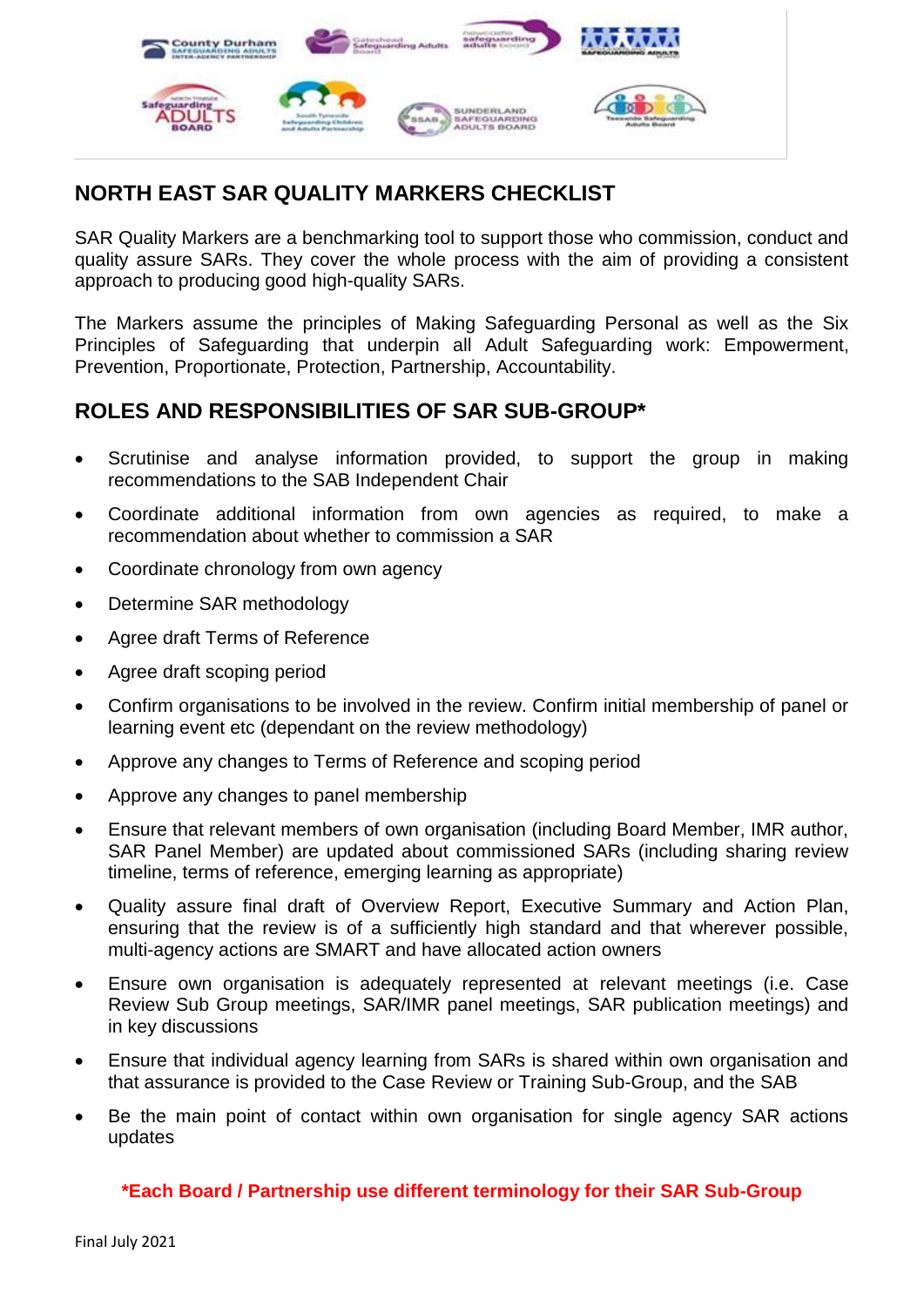# **Setting Up the Review**

# **Quality Marker 1: Referral**

The case if referred for a Safeguarding Adult Review (SAR) consideration with an appropriate rationale and in a timely manner

- *Does the referral explicitly identify how the SAR criteria has been met?*
- *Does the referral specify clearly any other reason why a SAR is needed?*
- *Does the information provided evidence the rationale given for why the case is being referred?*
- *Are explanations provided for any delays in the referral?*

# **Quality Marker 2: Decision Making – What kind of SAR / Enquiry**

Factors related to the case AND the local context inform decision making about whether a SAR is needed and initial thinking about its size and scope

- Is the rationale for the decision clear and defensible, paying close attention to the **Care Act 2014** *and Making Safeguarding Personal principles?*
- *Have all key agencies provided information about their involvement? (Consider other SAB areas)*
- *Has intelligence from other quality assurance and feedback sources been gathered e.g. audits/benchmarking, complaints and previous SARs? Has this been used to identify outstanding learning needs locally, as well as what is already known and does not need to be re-learnt?*
- *Have other review pathways been considered/discounted (e.g. DHRs), and have parallel processes been identified (e.g. complaints)?*
- *Have SAB member agencies had the opportunity to contribute to the decision-making process and recommendation to the Chair?*
- *Are the decision-making processes and outcomes transparent, and has independent challenge been considered?*
- *Are explanations provided for any delays in decision making?*

# **Quality Marker 3: Informing the Person, their family and other important networks**

The person, relevant family members and any other important personal networks are told what the SAR is for, how it will work, the parameters, how they can be involved, being mindful of treating them with respect.

- *Has the person, relevant family members, friends/network been informed of the SAR at the earliest opportunity?*
- *Has the purpose, process and parameters of the SAR been communicated in the most appropriate way to promote understanding?*
- *Have you agreed with the family their preferred methods and timeliness of communication throughout the process (verbal, written)?*
- *Are opportunities being offered to discuss any queries about the SAR?*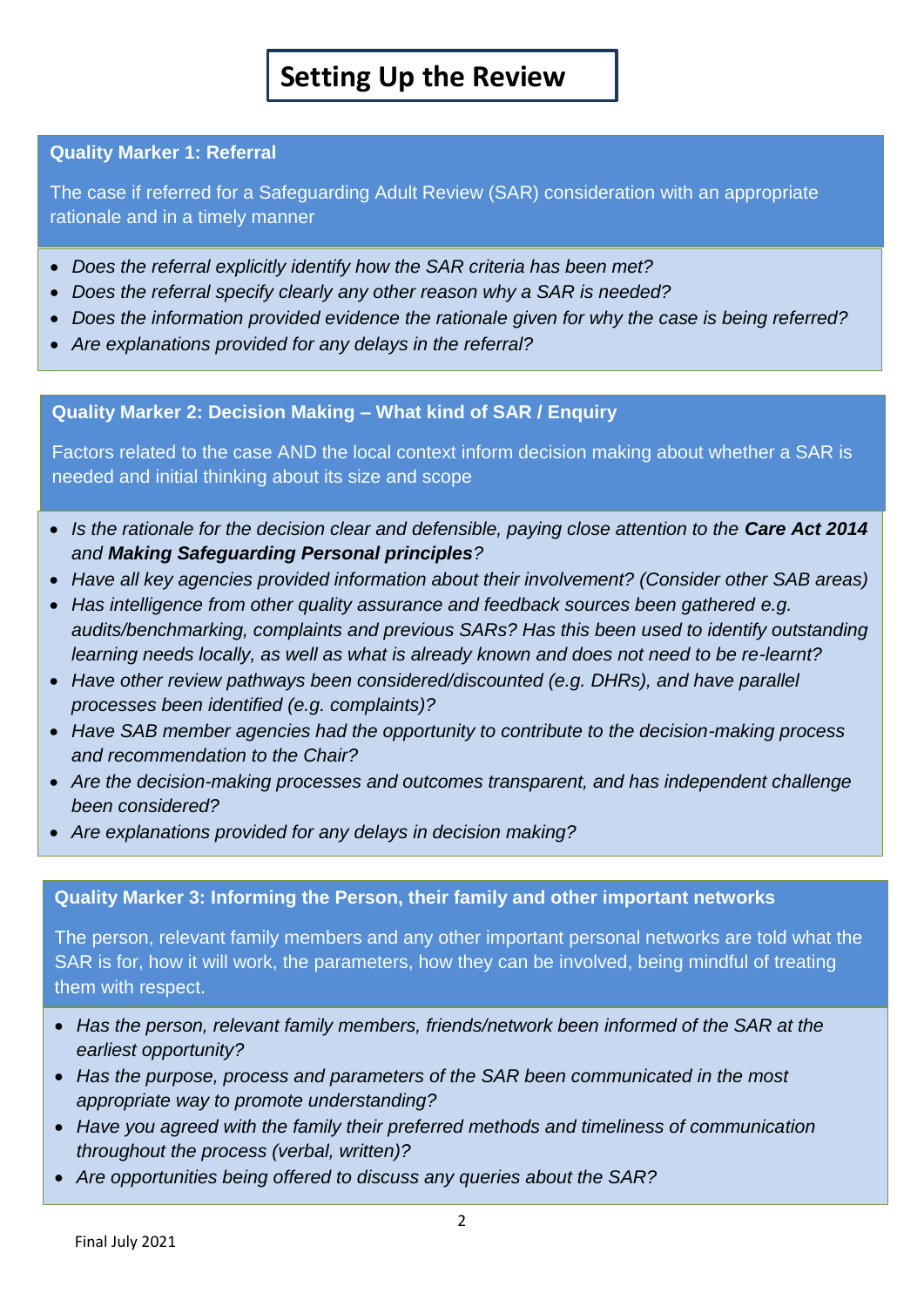#### **Quality Marker 4: Clarity of Purpose**

The Safeguarding Board / Partnership is clear and transparent from the outset that the SAR Process is statutory with the focus on learning and improvement across organisations and acknowledges any factors that complicate this

- *Have you communicated with all relevant parties (SAB members, involved agency/provider/commissioner leaders, practitioners, Legal advisors) about the statutory purpose of the SAR with a focus on learning and organisational development?*
- *Has there been a multi-agency discussion regarding any tensions and complications?*
- *Is the decision-making rationale clearly documented on all records?*

#### **Quality Marker 5: Commissioning**

Decisions about the precise form and focus of the commissioned SAR take into account a range of factors in order to make the learning and improvement proportionate. Decisions are made with input from the SAB Chair, members and reviewers.

*Have discussions about the form and focus of SAR to be commissioned considered the following:*

- *Are there any system conditions leading to poor safeguarding practice or communication?*
- *Do other quality assurance and feedback sources (e.g. audits/complaints) suggest the practice issues and/or their systemic causes are new, complex or repetitive?*
- *Are any of the issues relevant to the SAB strategic plan and current/future priorities?*
- *Has similar learning been identified previously, and has this been implemented or is there new learning to be identified?*
- *Is there evidence of good practice and supportive system conditions, which can be shared across the partnership?*
- *Are there any issues regarding the capacity of practitioners, SAB and member agencies, and experienced/qualified reviewer(s)?*
- Does the process allow the reviewer(s) to influence the scope, nature and approach of the *review?*
- *Is there media interest or serious public concern around the circumstances of the case?*
- *Principles of Making Safeguarding Personal and the six core safeguarding principles?*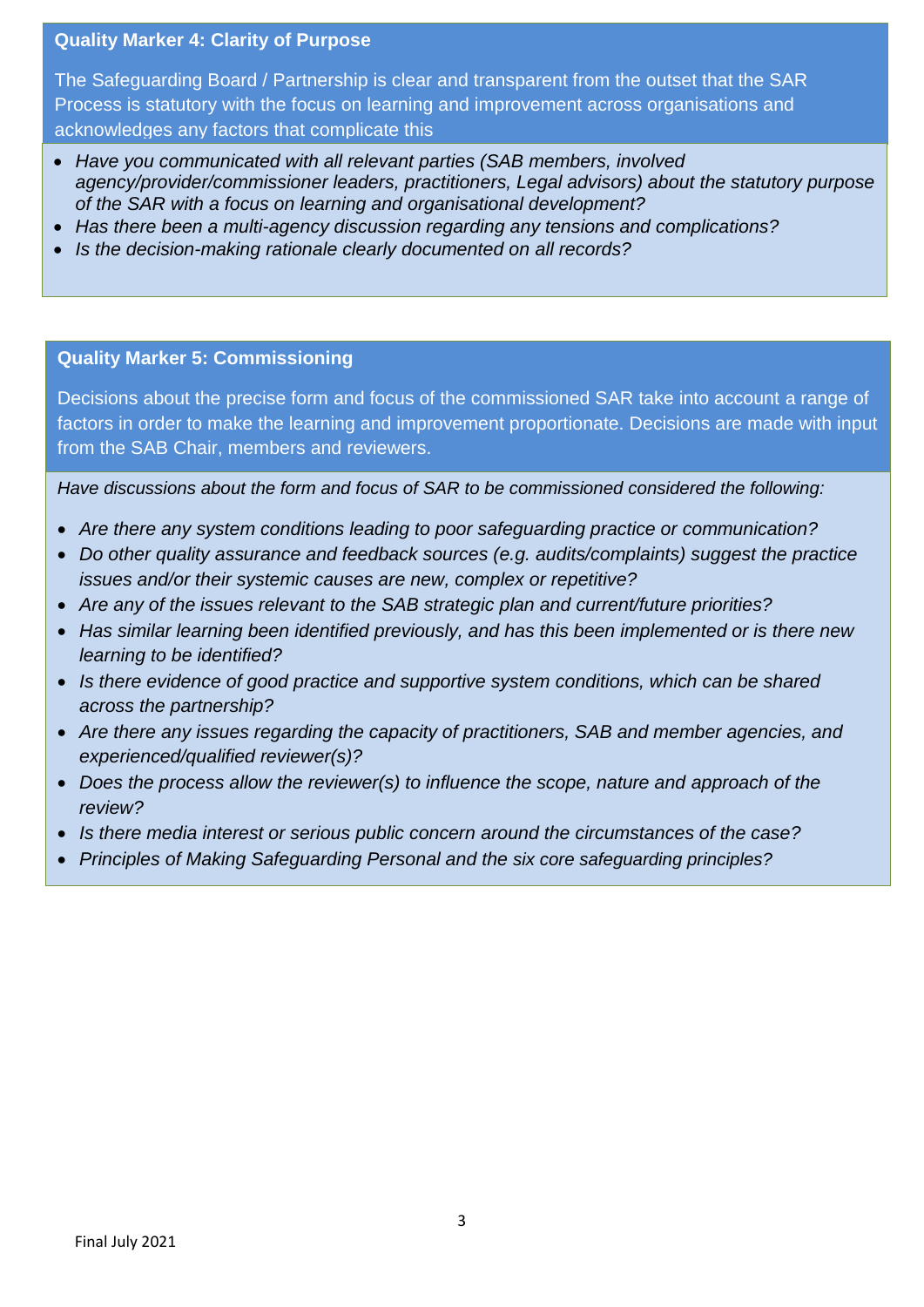# **Running the Review**

#### **Quality Marker 6: Governance**

The SAR achieves the requirement for independence AND ownership of the findings by the Safeguarding Board / Partnership and member agencies

- *Are senior managers being kept up to date about the learning being identified?*
- *Are there mechanisms in place to allow challenge to the information and analysis of the review, so that the findings/ recommendations have been thoroughly considered before the report is finalised and taken to the SAB?*
- *Are there clear governance arrangements in place from the outset of the process?*
- *Has the system for quality assurance of the process and sign-off of the report been set out clearly from the start?*

#### **Quality Marker 7: Management of the Process**

The SAR is effectively managed. It runs smoothly and is concluded within a timely manner and within available resources.

- *Are there any issues in relation to key personnel, administrative support or reviewer capacity, that may impact on quality and timings of the SAR?*
- *Are mechanisms in place to inform the SAB Chair of any delays and reasons for them?*

#### **Quality Marker 8: Parallel Processes**

Where there are parallel processes the SAR is managed to avoid as much as possible; duplication of effort, prejudice to criminal trials, unnecessary delay and confusion to all parties, including staff, the person and their family.

- *Have you agreed the most appropriate process for the circumstances?*
- *Can parallel processes be utilised for TOR's and scoping to avoid any duplication and repetition?*
- *Is there defined agreed ownership of SAR documents?*
- *Is there an index of SAR material and agreement on arrangement for disclosure?*
- *Where necessary, are there early discussions with the police, CPS, coroner to consider any information relevant to criminal proceedings?*

# **Quality Marker 9: Gathering Information**

The SAR gains sufficient quality information to underpin the analysis of the case in context of normal working practices and relevant organisational factors

*Are the aims of the SAR clear?*

Final July 2021

 $\overline{a}$ 

I

- *Have all avenues of information gathering been considered?*
- *Does the SAR allow for full inclusion and engagement (person, families, practitioners, multiagency partners)?*
- *Are there clear expectations in respect of gathering information – what specific information and level of detail is needed from people and paperwork and why?*
- 4 *Is there an escalation pathway in respect of non-engagement by participating agencies?*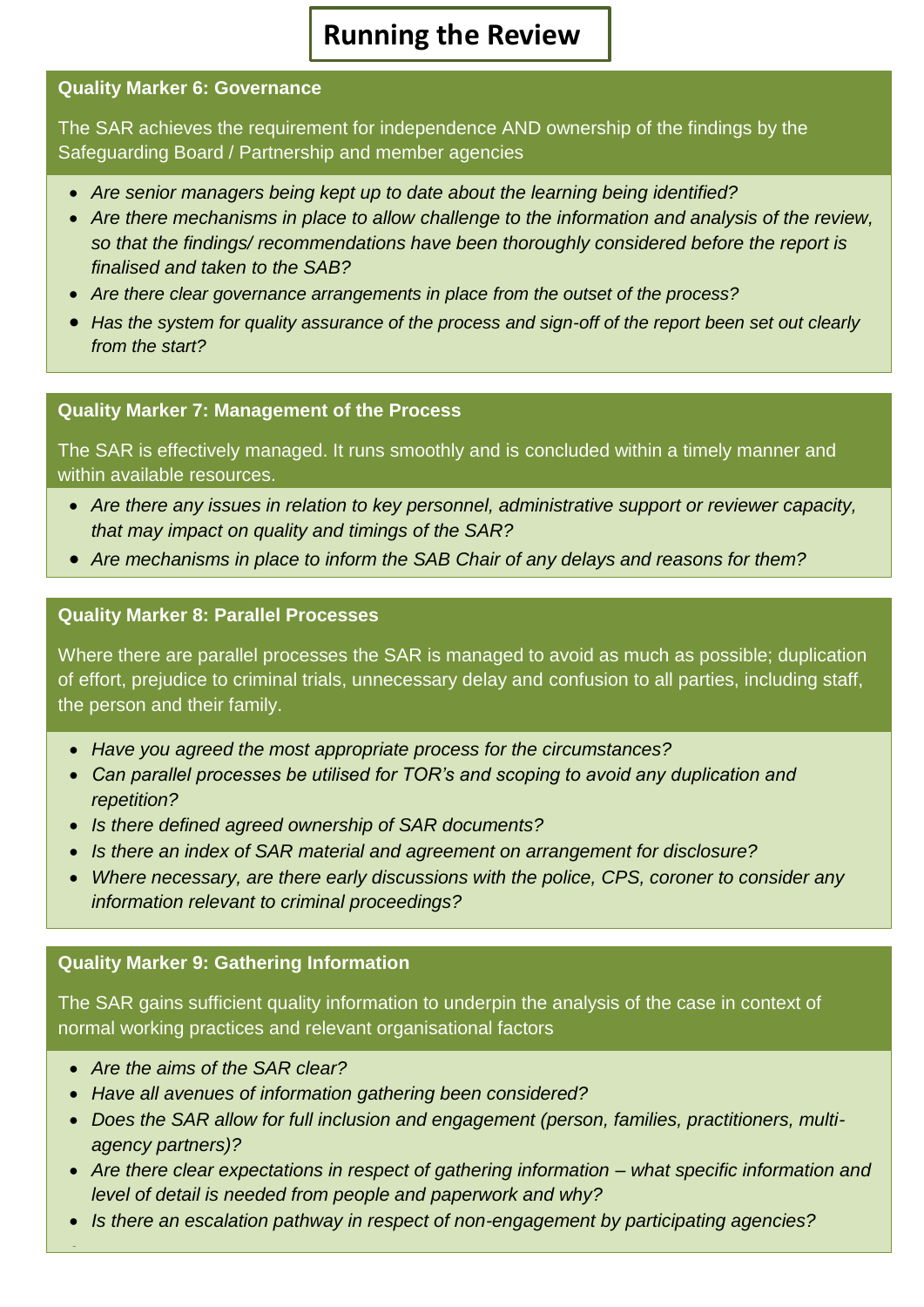# **Quality Marker 10: Practitioner Involvement**

The SAR enables practitioners and managers to have a constructive experience of taking part in the review.

- *Does the SAR process express the value and importance of practitioner input and promote an open learning culture to all?*
- *Is the purpose of practitioner input clear and understood?*
- *Are practitioners and managers provided with adequate support and protections within their organisations to take part in the SAR Process?*
- *How will you gather feedback from all those involved in relation to the process?*
- *What arrangements are in place to thank people for their involvement once the SAR is complete?*

**Quality Marker 11: Involvement of the Person, Family and relevant network**

The SAR is informed by knowledge and experience of the person, family and relevant network regarding the period under review.

- *Is there a clearly documented decision process for involvement / non-involvement of the person / family?*
- *Who will be the specific point of contact with the person / family and what are the arrangements to support them throughout the process?*
- *Is there clarity about what the family will be asked?*
- *How are the family to be represented in the final report and how do they provide feedback?*
- *Where there are criminal proceedings, has a discussion taken place with the police (Senior Investigating Officer) around the family involvement with the SAR Process?*

# **Quality Marker 12: Analysis**

L

The SAR analysis is transparent and rigorous. It evaluates and explains professional practice in the case, highlighting challenges, themes and learning in relation to practitioners' efforts to safeguard adults.

- *Are the Six Core Safeguarding Principles and Making Safeguarding Personal reflected in the evaluation of safeguarding practice of this case?*
- *Does the review take into consideration cultural, organisational and systems practice?*
- *Does the review highlight any issues around service delivery?*
- *Is current, up to date research evidence about good practice used in the analysis?*
- *Does the analysis have clear conclusions in relation this case and the wider safeguarding practice?*
- *Are you promoting the value of identifying the range of learning (whether good or bad practice) that the case reveals?*
- *Is information from contributing agencies fully and fairly represented in the report?*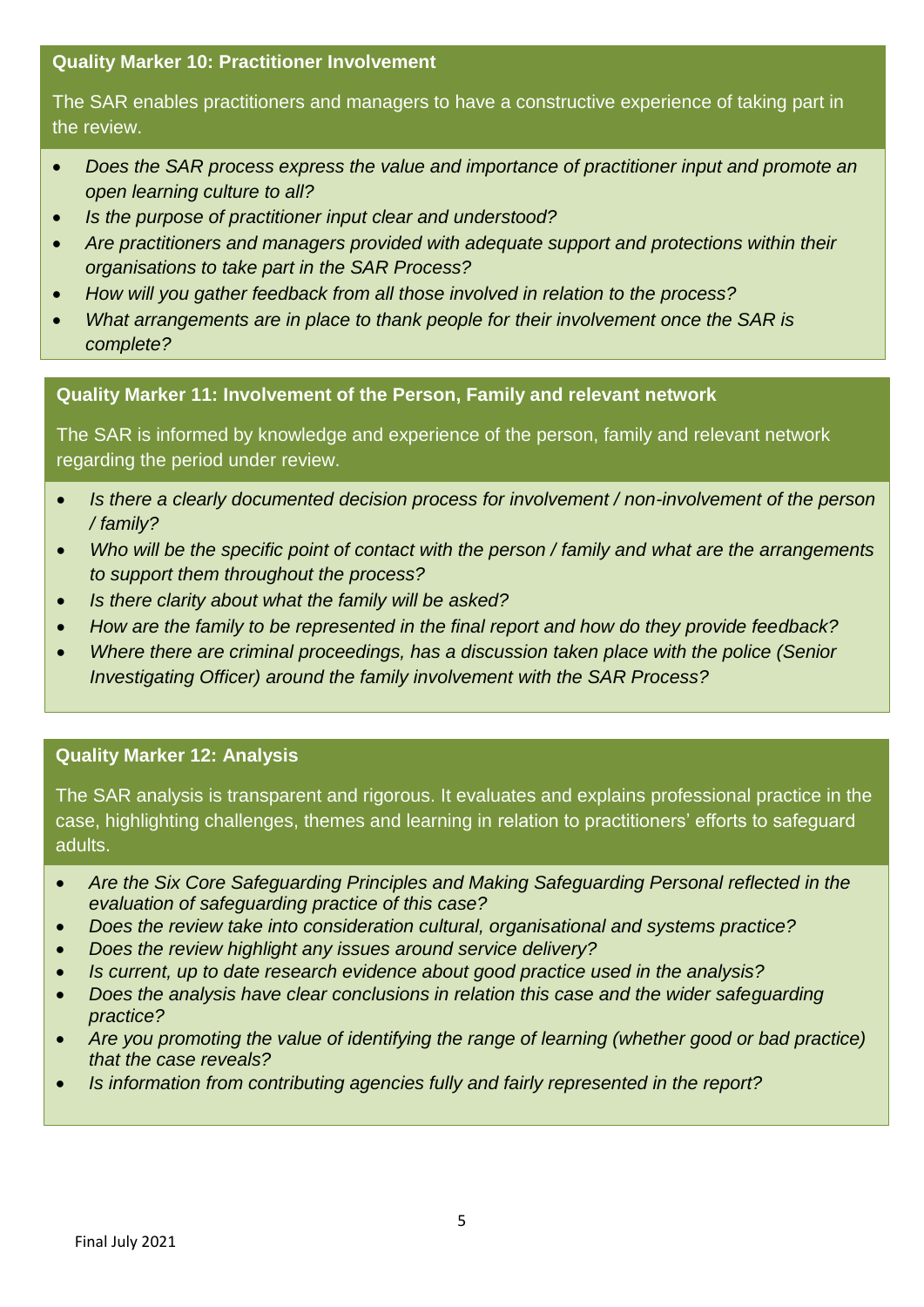# **Outcomes and Impact**

## **Quality Marker 13: The Report**

The report clearly and succinctly identifies the analysis and findings while keeping details of the person to a minimum. Findings should reflect causal factors, systems learning, single and multiagency learning.

- *Does the report meet the requirements of the commissioned specification?*
- Is the tone and choice of words appropriate and is the report written in a way that is to the point, *understandable and useful?*
- *Have the person / family had opportunity to comment and is there any legal advice required about publication?*
- *Does the report sufficiently protect the privacy of the person, family members and practitioners whilst still being accessible and able to support future practice improvement?*
- *Can the report be used to inform the work of the partnership to improve safeguarding outcomes and prevent future abuse and neglect?*

#### **Quality Marker 14: Improvement Action**

The Board / Partnership encourages robust informed discussion and agreement from multi-agency partners in respect of action to be taken in response to the SAR Report.

- *How will you promote open and constructive challenge in relation to the findings of the report?*
- *Are there any implications for the SAB / Partnership strategic plan?*
- *What is the most effective response to the findings and how will individuals and organisations be engaged in this?*
- *Are there any findings that can be addressed regionally, nationally or in other forums and how will you do this*?
- *What are the arrangements for sharing, monitoring and evaluating the recommendations in order to ensure learning is embedded and effective*?

# **Quality Marker 15: Board / Partnership Written Response**

The Board / Partnership response is clear, accessible, reflects the process, and takes into consideration the required learning and recommendations. It should include information about what has already been done to improve and enhance services and practice and what remains to be achieved

- *Is there a clear communication plan involving all the relevant agencies and partnerships?*
- Is there an agreement across organisations around the process for disclosure, publication and *timescales in order to minimise any duplication or impact upon other reviews / criminal proceedings?*
- *Where will the Board / Partnership response be shared and is it to the point and easy to understand?*
- *Are the person / family / practitioners aware of the timeline and content of the Board / Partnership response and how will any feedback be recorded and actioned?*
- *Does the Board /Partnership response include reference to what improvements have been made and what learning is still to be progressed and implemented?*